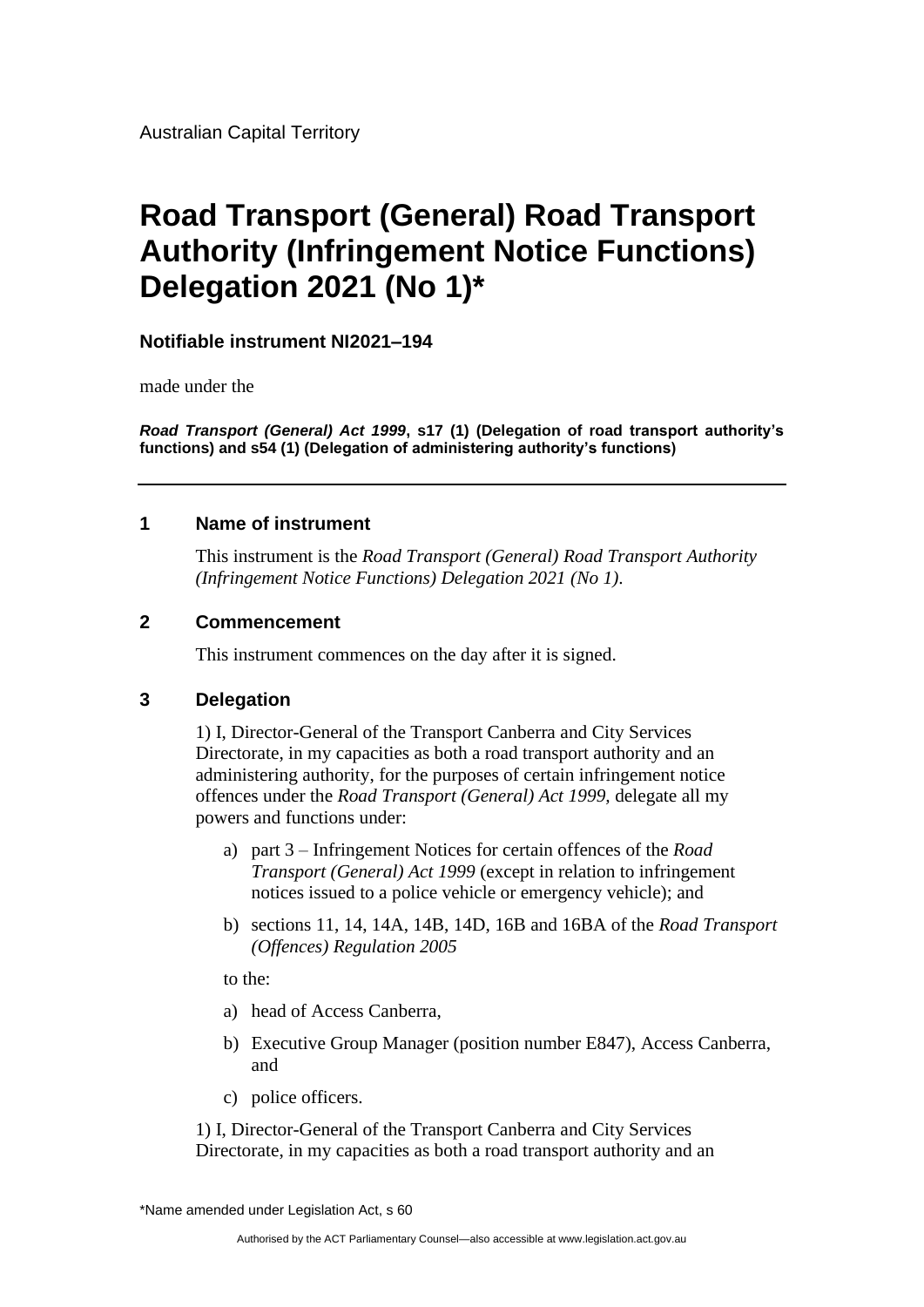administering authority, delegate those of my powers and functions under sections 92A and 93 of the *Road Transport (General) Act 1999;* to the:

- a) head of Access Canberra, and
- b) Executive Group Manager (position number E847), Access Canberra.

5) I, Director-General of the Transport Canberra and City Services Directorate, in my capacity as a road transport authority and an administering authority, delegate those of my powers and functions specified in column 1 of schedule 1 to this instrument, to each person occupying or performing the duties, from time to time, of a position specified in the corresponding row of column 3 of schedule 1 of this instrument.

6) I, Director-General of the Transport Canberra and City Services Directorate, in both my capacities as a road transport authority and as an administering authority for the purposes of certain infringement notice offences under the *Road Transport (General) Act 1999*, delegate those of my powers and functions under Part 3 – Infringement Notices for certain offences of the *Road Transport (General) Act 1999* (except in relation to infringement notices issued to a police vehicle or emergency vehicle) specified in column 1 of schedule 2 to this instrument, to each person occupying or performing the duties, from time to time, of a position specified in the corresponding row of column 3 of schedule 2 to this instrument.

7) I, Director-General of the Transport Canberra and City Services Directorate, in both my capacities as a road transport authority and as an administering authority for the purposes of certain infringement notice offences under the *Road Transport (General) Act* 1999, delegate those of my powers and functions under sections 11, 14, 14A, 14B, 14D, 16B and 16BA of the *Road Transport (Offences) Regulation 2005* specified in column 1 of schedule 3 to this instrument, to each person occupying or performing the duties, from time to time, of a position specified in the corresponding row of column 3 of schedule 3 to this instrument.

Note: Section 17 (1) (b) of the *Road Transport (General) Act 1999* provides that the road transport authority can delegate a road transport authority's functions under the road transport legislation to a public employee.

Section 16 (3) of the *Road Transport (General) Act 1999* defines the road transport authority. This section in conjunction with the *Administrative Arrangements* determines which Director-General is the road transport authority for certain provisions of the road transport legislation.

The road transport authority is an administering authority pursuant to section 8 (1) of the *Road Transport (Offences) Regulation 2005*.

Section 8 (2) of the *Road Transport (Offences) Regulation 2005* provides that the Chief Police Officer is the administering authority for infringement notice offences that are not described in section 8 (1) of the *Road Transport (Offences) Regulation 2005.*

Section 54 (1) (b) of the *Road Transport (General) Act 1999* read with section 15 of the *Road Transport (Offences) Regulation 2005* provides that an administering authority can delegate an administering authority's functions to a public employee or police officer.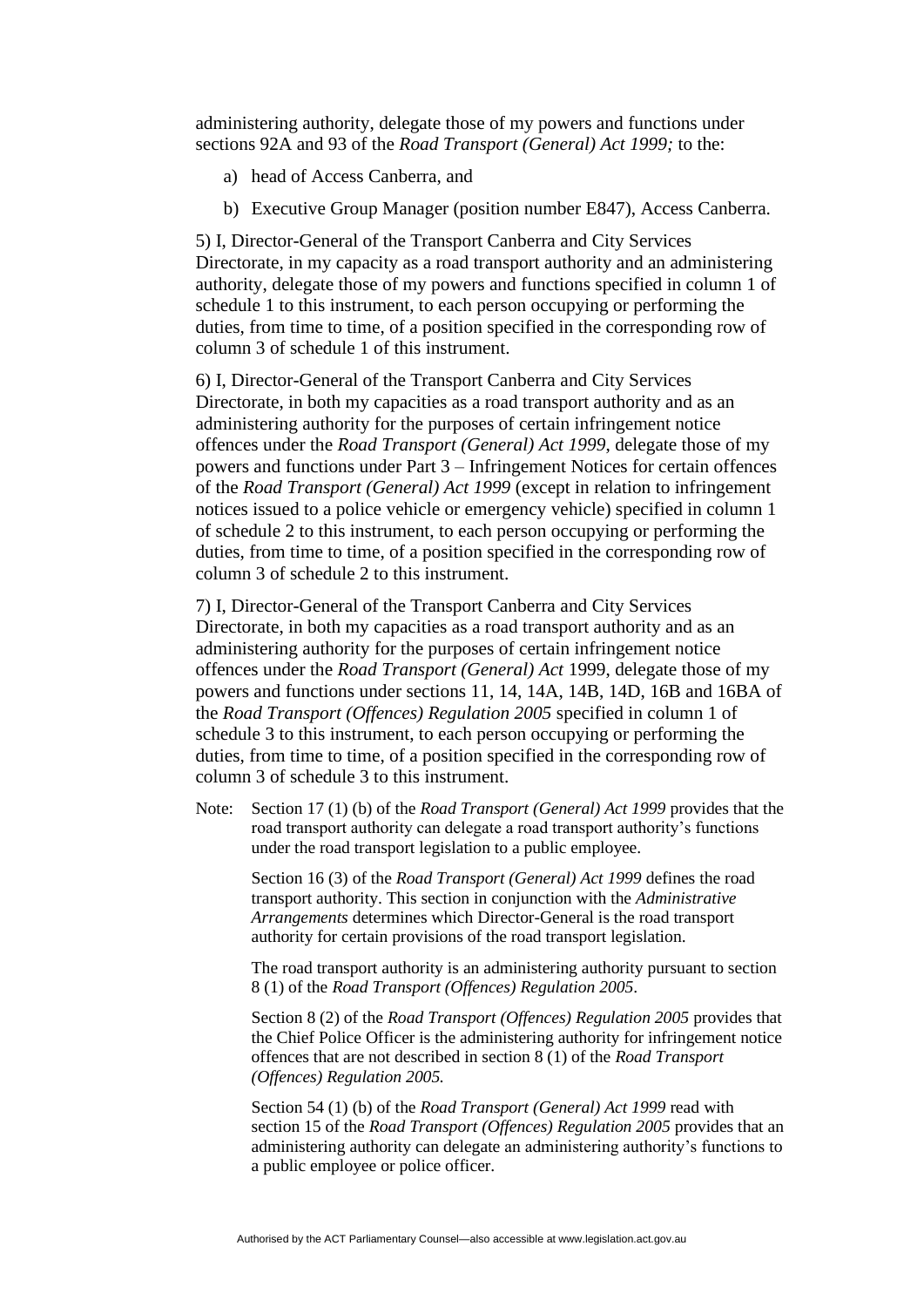#### **4 Definitions**

In this instrument:

*Access Canberra*, means the business unit known as Access Canberra.

*Executive Group Manager* means the public employee occupying, from time to time, position number E847, however described.

*head*, of Access Canberra, means the public employee occupying, from time to time, the position (however described) of head of Access Canberra.

*police officer*, means a person either declared a member or appointed a special member of the Australian Federal Police, who occupies, from time to time, a position (however described) in the Australian Federal Police.

*road transport legislation* – see section 6 of the *Road Transport (General) Act 1999*

#### **5 Revocation**

This instrument revokes the:

- 1) *Road Transport (General) (Infringement Notice Offences) Delegation 2010 (No 2)*, NI2010-108;
- 2) *Road Transport (General) Road Transport (Authority) Delegation 2019 (No 1),* NI2019-568;
- 3) *Road Transport (General) Transport Canberra and City Services Delegation 2019 (No 1)*, NI2019-639; and
- 4) *Road Transport (General) Access Canberra Parking Delegation 2020 (No 1),* NI2020-125.

Alison Playford Director-General, Transport Canberra and City Services Directorate as a road transport authority and an administering authority

24 March 2021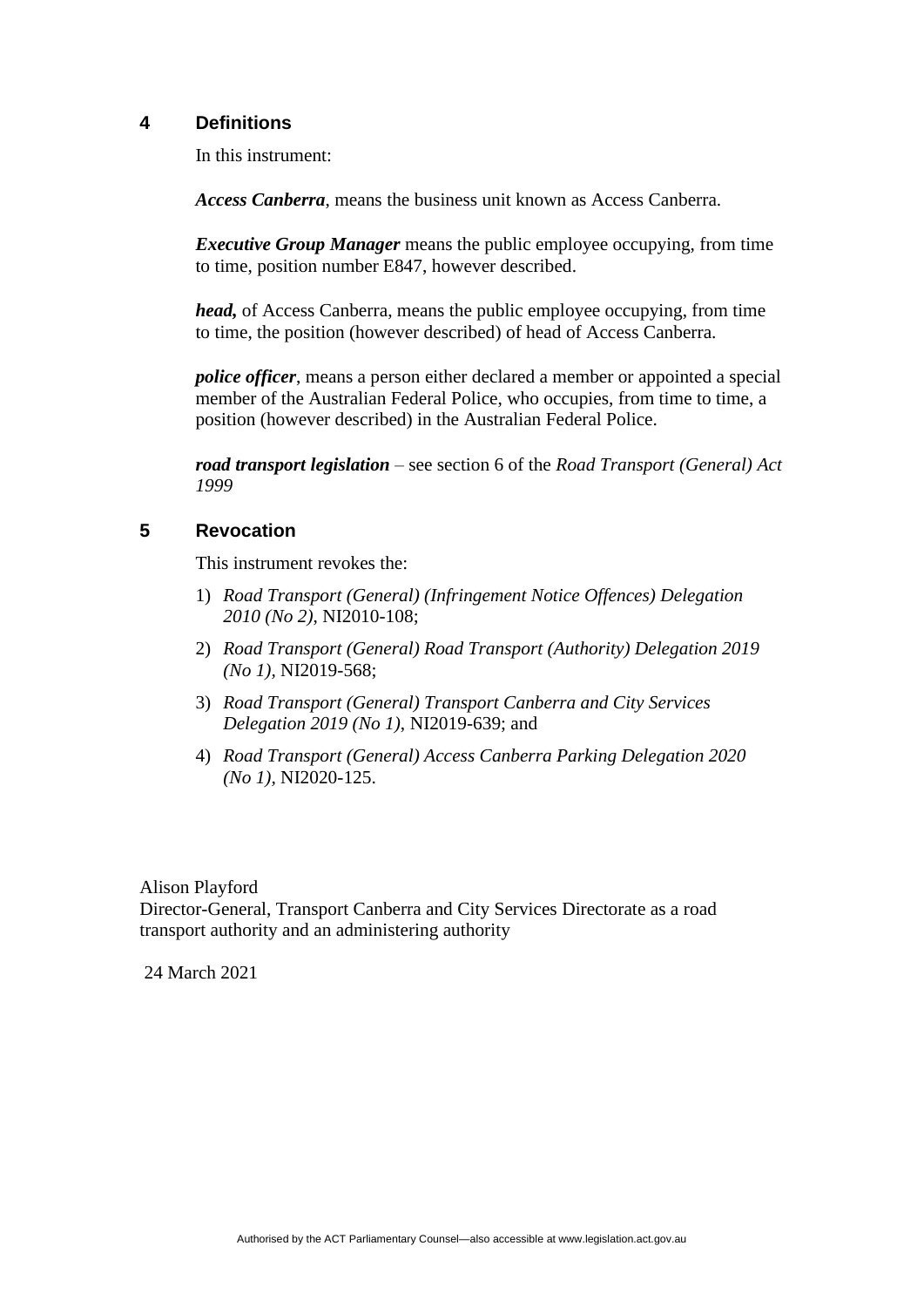| <b>Road Transport (General) Act 1999</b>                     |                                                                        |                                      |                                                                                                                                                                                      |
|--------------------------------------------------------------|------------------------------------------------------------------------|--------------------------------------|--------------------------------------------------------------------------------------------------------------------------------------------------------------------------------------|
| <b>Column 1</b>                                              | Column <sub>2</sub>                                                    | Column <sub>3</sub>                  | Column 4                                                                                                                                                                             |
| <b>Section</b>                                               | <b>Function</b>                                                        | <b>Position No</b>                   | <b>Position description</b>                                                                                                                                                          |
| Section 92A, Part 7,<br>Road Transport<br>(General) Act 1999 | Arrange for a person to<br>review an internally<br>reviewable decision | E00867<br>E01006<br>E01008<br>E00600 | Deputy Director-General<br><b>Executive Group Manager Transport Canberra</b><br>Executive Branch Manager, Light Rail<br>Operations<br><b>Executive Branch Manager Bus Operations</b> |
| Section 93, Part 7,<br>Road Transport<br>(General) Act 1999  | Review an internally<br>reviewable decision                            | E00867<br>E01006<br>E01008<br>E00600 | Deputy Director-General<br><b>Executive Group Manager Transport Canberra</b><br>Executive Branch Manager, Light Rail<br>Operations<br><b>Executive Branch Manager Bus Operations</b> |

**Schedule 1**

#### Authorised by the ACT Parliamentary Counsel—also accessible at www.legislation.act.gov.au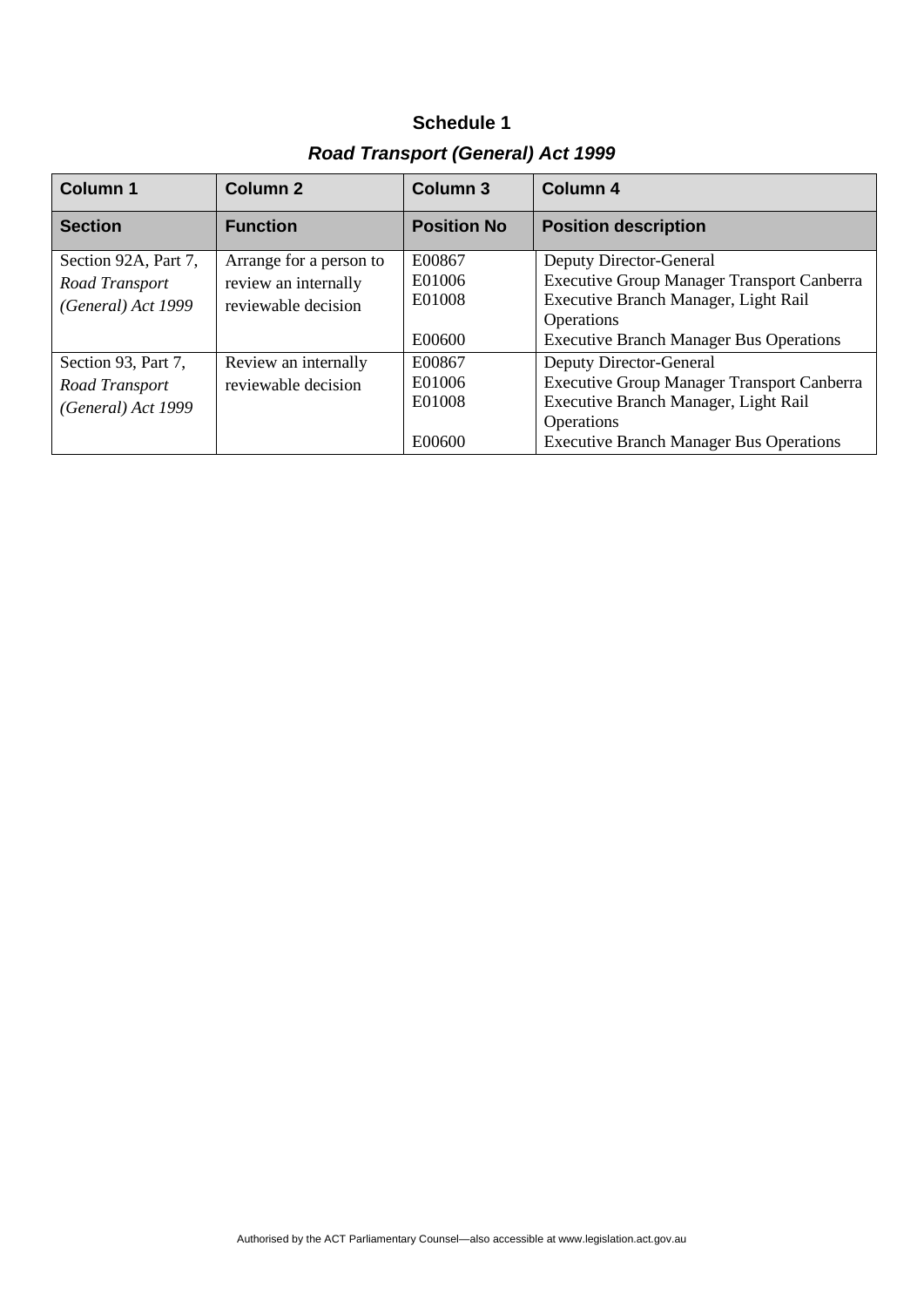# **Schedule 2** *Road Transport (General) Act 1999*

| <b>Column 1</b>                                                  | Column <sub>2</sub>                                                                                            | <b>Column 3</b>                                | <b>Column 4</b>                                                                                                                                                                                                                                           |
|------------------------------------------------------------------|----------------------------------------------------------------------------------------------------------------|------------------------------------------------|-----------------------------------------------------------------------------------------------------------------------------------------------------------------------------------------------------------------------------------------------------------|
| <b>Section</b>                                                   | <b>Function</b>                                                                                                | <b>Position No</b>                             | <b>Position description</b>                                                                                                                                                                                                                               |
| Section 27, Part 3,<br>Road Transport<br>(General) Act 1999      | Arrange for service of a<br>reminder notice                                                                    | E00867<br>E01006<br>E01008<br>E00600<br>P37660 | Deputy Director-General<br><b>Executive Group Manager Transport Canberra</b><br>Executive Branch Manager, Light Rail<br>Operations<br><b>Executive Branch Manager Bus Operations</b><br>Senior Director Field Operations and Flexible                     |
| Section 29, Part 3,<br>Road Transport<br>(General) Act 1999      | Allow or refuse an<br>application for extension<br>of time to do things                                        | E00867<br>E01006<br>E01008                     | Transport<br>Deputy Director-General<br><b>Executive Group Manager Transport Canberra</b><br>Executive Branch Manager, Light Rail<br>Operations                                                                                                           |
|                                                                  |                                                                                                                | E00600<br>P37660                               | <b>Executive Branch Manager Bus Operations</b><br>Senior Director Field Operations and Flexible<br>Transport                                                                                                                                              |
| Section 31B (1), Part<br>3, Road Transport<br>(General) Act 1999 | Allow or refuse an<br>application for an<br>infringement notice<br>management plan                             | E00867<br>E01006<br>E01008<br>E00600<br>P37660 | <b>Deputy Director-General</b><br><b>Executive Group Manager Transport Canberra</b><br>Executive Branch Manager, Light Rail<br>Operations<br><b>Executive Branch Manager Bus Operations</b><br>Senior Director Field Operations and Flexible<br>Transport |
| Section 31B (2), Part<br>3, Road Transport<br>(General) Act 1999 | May seek further<br>information relating to<br>an application for an<br>infringement notice<br>management plan | E00867<br>E01006<br>E01008<br>E00600<br>P37660 | Deputy Director-General<br>Executive Group Manager Transport Canberra<br>Executive Branch Manager, Light Rail<br>Operations<br><b>Executive Branch Manager Bus Operations</b><br>Senior Director Field Operations and Flexible<br>Transport               |
| Section 31B (3), Part<br>3, Road Transport<br>(General) Act 1999 | Allow for payment by<br>instalments in<br>prescribed<br>circumstances                                          | E00867<br>E01006<br>E01008<br>E00600<br>P37660 | Deputy Director-General<br><b>Executive Group Manager Transport Canberra</b><br>Executive Branch Manager, Light Rail<br>Operations<br><b>Executive Branch Manager Bus Operations</b><br>Senior Director Field Operations and Flexible<br>Transport        |
| Section 31B (4), Part<br>3, Road Transport<br>(General) Act 1999 | Allow participation in a<br>community work or<br>social development<br>program                                 | E00867<br>E01006<br>E01008<br>E00600           | Deputy Director-General<br><b>Executive Group Manager Transport Canberra</b><br>Executive Branch Manager, Light Rail<br>Operations<br><b>Executive Branch Manager Bus Operations</b>                                                                      |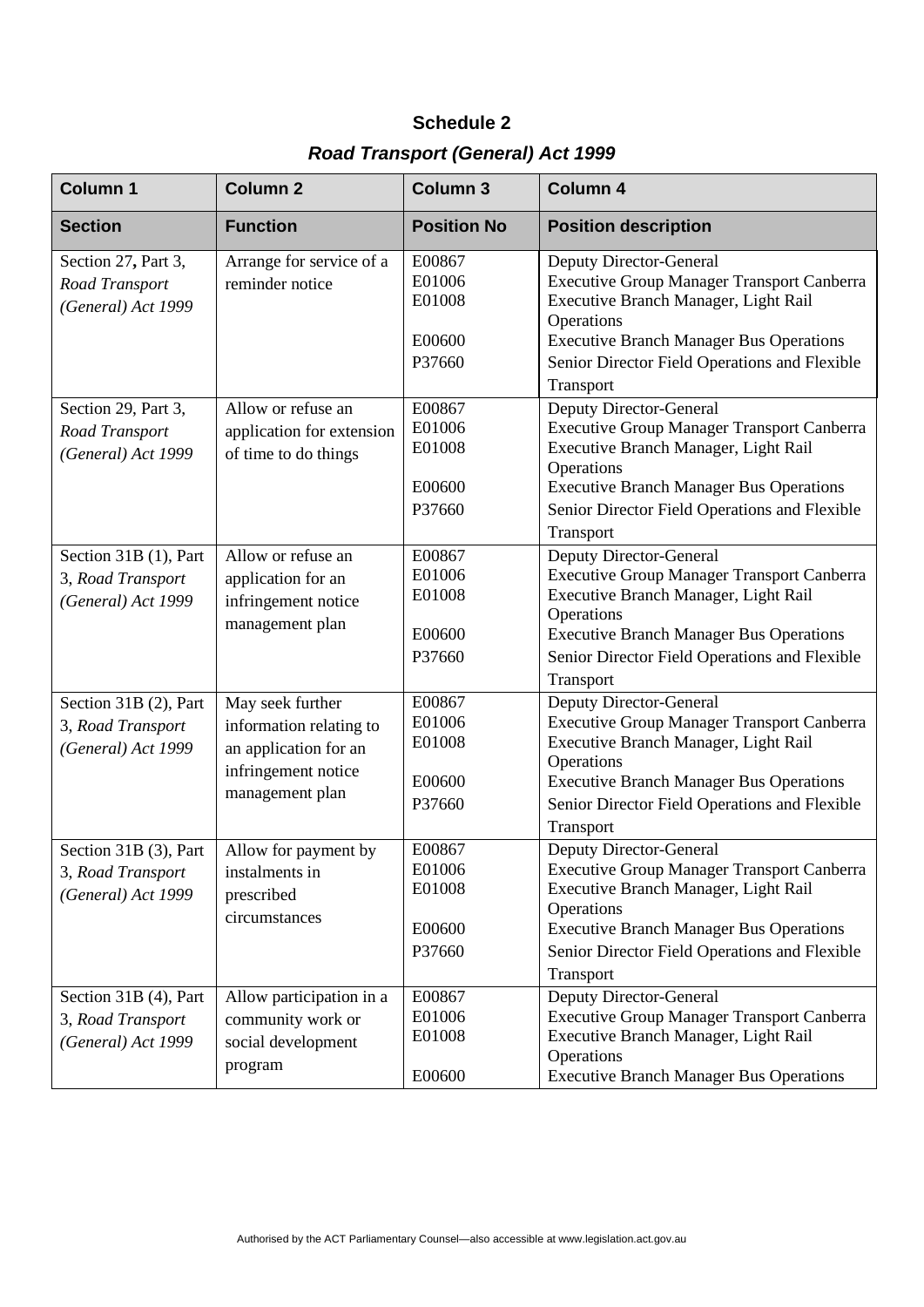| <b>Column 1</b>                                                  | Column <sub>2</sub>                                                                                                                                                                                                                                                                                                                  | <b>Column 3</b>                                | Column 4                                                                                                                                                                                                                                                  |
|------------------------------------------------------------------|--------------------------------------------------------------------------------------------------------------------------------------------------------------------------------------------------------------------------------------------------------------------------------------------------------------------------------------|------------------------------------------------|-----------------------------------------------------------------------------------------------------------------------------------------------------------------------------------------------------------------------------------------------------------|
| <b>Section</b>                                                   | <b>Function</b>                                                                                                                                                                                                                                                                                                                      | <b>Position No</b>                             | <b>Position description</b>                                                                                                                                                                                                                               |
| Section 31B (5), Part<br>3, Road Transport<br>(General) Act 1999 | May decide the amount<br>of instalments that must<br>be paid under<br>infringement notice<br>management plan                                                                                                                                                                                                                         | E00867<br>E01006<br>E01008<br>E00600<br>P37660 | <b>Deputy Director-General</b><br><b>Executive Group Manager Transport Canberra</b><br>Executive Branch Manager, Light Rail<br>Operations<br><b>Executive Branch Manager Bus Operations</b><br>Senior Director Field Operations and Flexible<br>Transport |
| Section 31B (6), Part<br>3, Road Transport<br>(General) Act 1999 | If the application is<br>allowed, tell an<br>applicant for an<br>infringement notice<br>management plan about<br>the arrangements for<br>paying the infringement<br>notice penalty by<br>instalments; and if<br>application is refused -<br>tell the applicant in<br>writing about the refusal<br>and the reasons for the<br>refusal | E00867<br>E01006<br>E01008<br>E00600<br>P37660 | Deputy Director-General<br><b>Executive Group Manager Transport Canberra</b><br>Executive Branch Manager, Light Rail<br>Operations<br><b>Executive Branch Manager Bus Operations</b><br>Senior Director Field Operations and Flexible<br>Transport        |
| Section 31C (1), Part<br>3, Road Transport<br>(General) Act 1999 | Seek approval from<br>responsible director-<br>general to applicant<br>participating in an<br>approved community<br>work or social<br>development program                                                                                                                                                                            | E00867<br>E01006<br>E01008<br>E00600           | Deputy Director-General<br><b>Executive Group Manager Transport Canberra</b><br>Executive Branch Manager, Light Rail<br>Operations<br><b>Executive Branch Manager Bus Operations</b>                                                                      |
| Section 31G (1), Part<br>3, Road Transport<br>(General) Act 1999 | Allow or refuse<br>application for waiver of<br>penalty                                                                                                                                                                                                                                                                              | E00867<br>E01006<br>E01008<br>E00600<br>P37660 | <b>Deputy Director-General</b><br><b>Executive Group Manager Transport Canberra</b><br>Executive Branch Manager, Light Rail<br>Operations<br><b>Executive Branch Manager Bus Operations</b><br>Senior Director Field Operations and Flexible<br>Transport |
| Section 31G (2), Part<br>3, Road Transport<br>(General) Act 1999 | Request information to<br>determine application<br>for waiver                                                                                                                                                                                                                                                                        | E00867<br>E01006<br>E01008<br>E00600<br>P37660 | <b>Deputy Director-General</b><br><b>Executive Group Manager Transport Canberra</b><br>Executive Branch Manager, Light Rail<br>Operations<br><b>Executive Branch Manager Bus Operations</b><br>Senior Director Field Operations and Flexible<br>Transport |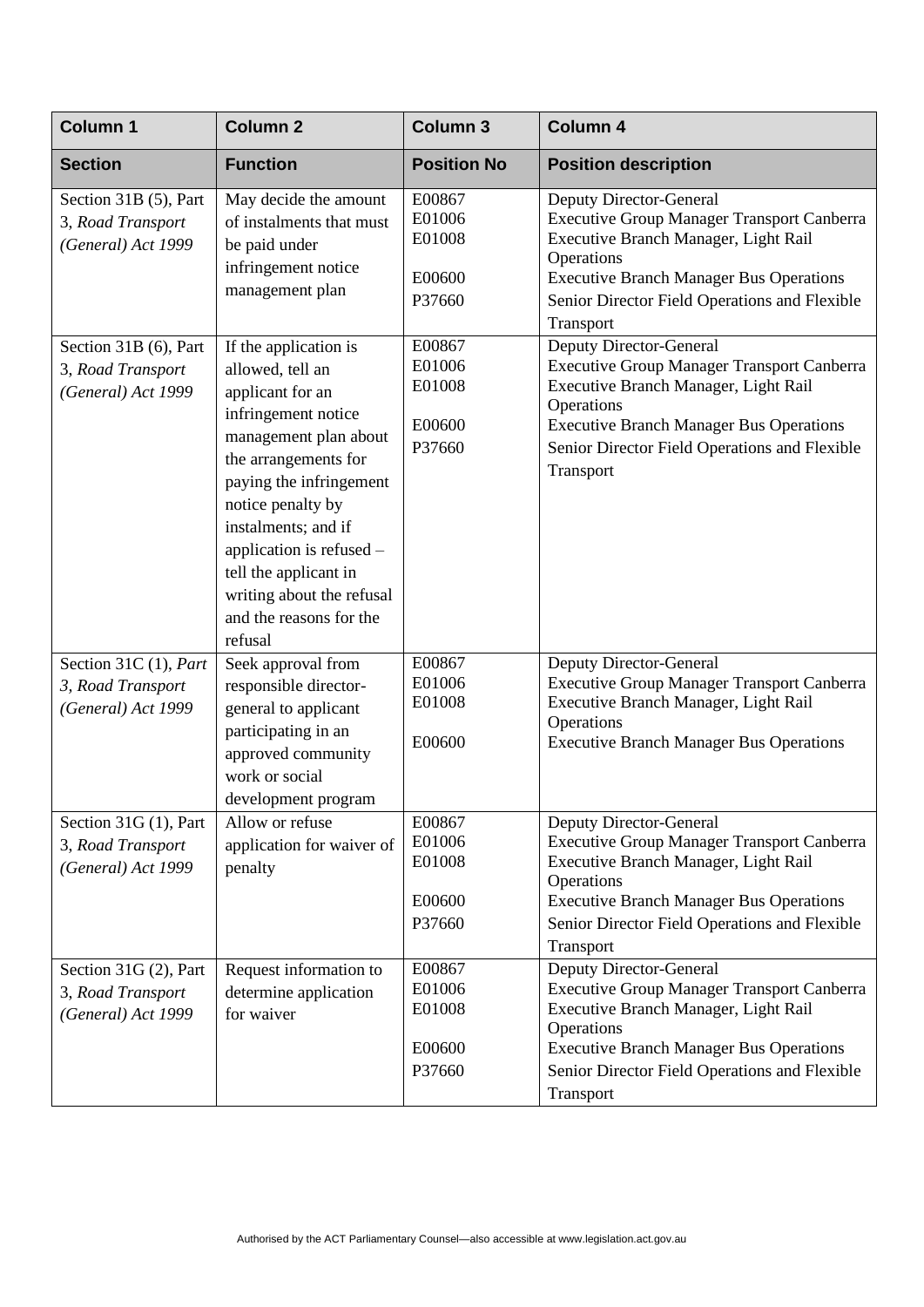| <b>Column 1</b>                                                  | <b>Column 2</b>                                                                                                                                                                                                                   | <b>Column 3</b>                                | <b>Column 4</b>                                                                                                                                                                                                                                           |
|------------------------------------------------------------------|-----------------------------------------------------------------------------------------------------------------------------------------------------------------------------------------------------------------------------------|------------------------------------------------|-----------------------------------------------------------------------------------------------------------------------------------------------------------------------------------------------------------------------------------------------------------|
| <b>Section</b>                                                   | <b>Function</b>                                                                                                                                                                                                                   | <b>Position No</b>                             | <b>Position description</b>                                                                                                                                                                                                                               |
| Section 31G (4), Part<br>3, Road Transport<br>(General) Act 1999 | Consult with director-<br>general responsible for<br>the Crimes (Sentence<br>Administration) Act<br>2005, part 6.2 (Good<br>$behavior-commuity$<br>service work).                                                                 | E00867<br>E01006<br>E01008<br>E00600<br>P37660 | Deputy Director-General<br><b>Executive Group Manager Transport Canberra</b><br>Executive Branch Manager, Light Rail<br>Operations<br><b>Executive Branch Manager Bus Operations</b><br>Senior Director Field Operations and Flexible<br>Transport        |
| Section 31G (5), Part<br>3, Road Transport<br>(General) Act 1999 | Inform applicant in<br>writing of decision on<br>application for waiver.<br>If refuse must include<br>reasons for refusal                                                                                                         | E00867<br>E01006<br>E01008<br>E00600<br>P37660 | Deputy Director-General<br><b>Executive Group Manager Transport Canberra</b><br>Executive Branch Manager, Light Rail<br>Operations<br><b>Executive Branch Manager Bus Operations</b><br>Senior Director Field Operations and Flexible<br>Transport        |
| Section 35, Part 3,<br>Road Transport<br>(General) Act 1999      | Withdraw the<br>infringement notice or<br>refuse to withdraw the<br>infringement notice or<br>ask for further<br>information to assist in<br>making a decision under<br>section 35 of the Road<br>Transport (General) Act<br>1999 | E00867<br>E01006<br>E01008<br>E00600<br>P37660 | Deputy Director-General<br><b>Executive Group Manager Transport Canberra</b><br>Executive Branch Manager, Light Rail<br>Operations<br><b>Executive Branch Manager Bus Operations</b><br>Senior Director Field Operations and Flexible<br>Transport        |
| Section 36, Part 3,<br>Road Transport<br>(General) Act 1999      | Withdraw infringement<br>notice                                                                                                                                                                                                   | E00867<br>E01006<br>E01008<br>E00600<br>P37660 | Deputy Director-General<br><b>Executive Group Manager Transport Canberra</b><br>Executive Branch Manager, Light Rail<br>Operations<br><b>Executive Branch Manager Bus Operations</b><br>Senior Director Field Operations and Flexible<br>Transport        |
| Section 36A, Part 3,<br>Road Transport<br>(General) Act 1999     | Cancel or amend<br>infringement notice plan<br>following decision on<br>application for<br>withdrawal                                                                                                                             | E00867<br>E01006<br>E01008<br>E00600<br>P37660 | <b>Deputy Director-General</b><br><b>Executive Group Manager Transport Canberra</b><br>Executive Branch Manager, Light Rail<br>Operations<br><b>Executive Branch Manager Bus Operations</b><br>Senior Director Field Operations and Flexible<br>Transport |
| Section 44A, Part 3,<br>Road Transport<br>(General) Act 1999     | Inform road transport<br>authority of non-<br>compliance with<br>infringement notice<br>management plan                                                                                                                           | E00867<br>E01006<br>E01008<br>E00600<br>P37660 | Deputy Director-General<br><b>Executive Group Manager Transport Canberra</b><br>Executive Branch Manager, Light Rail<br>Operations<br><b>Executive Branch Manager Bus Operations</b><br>Senior Director Field Operations and Flexible<br>Transport        |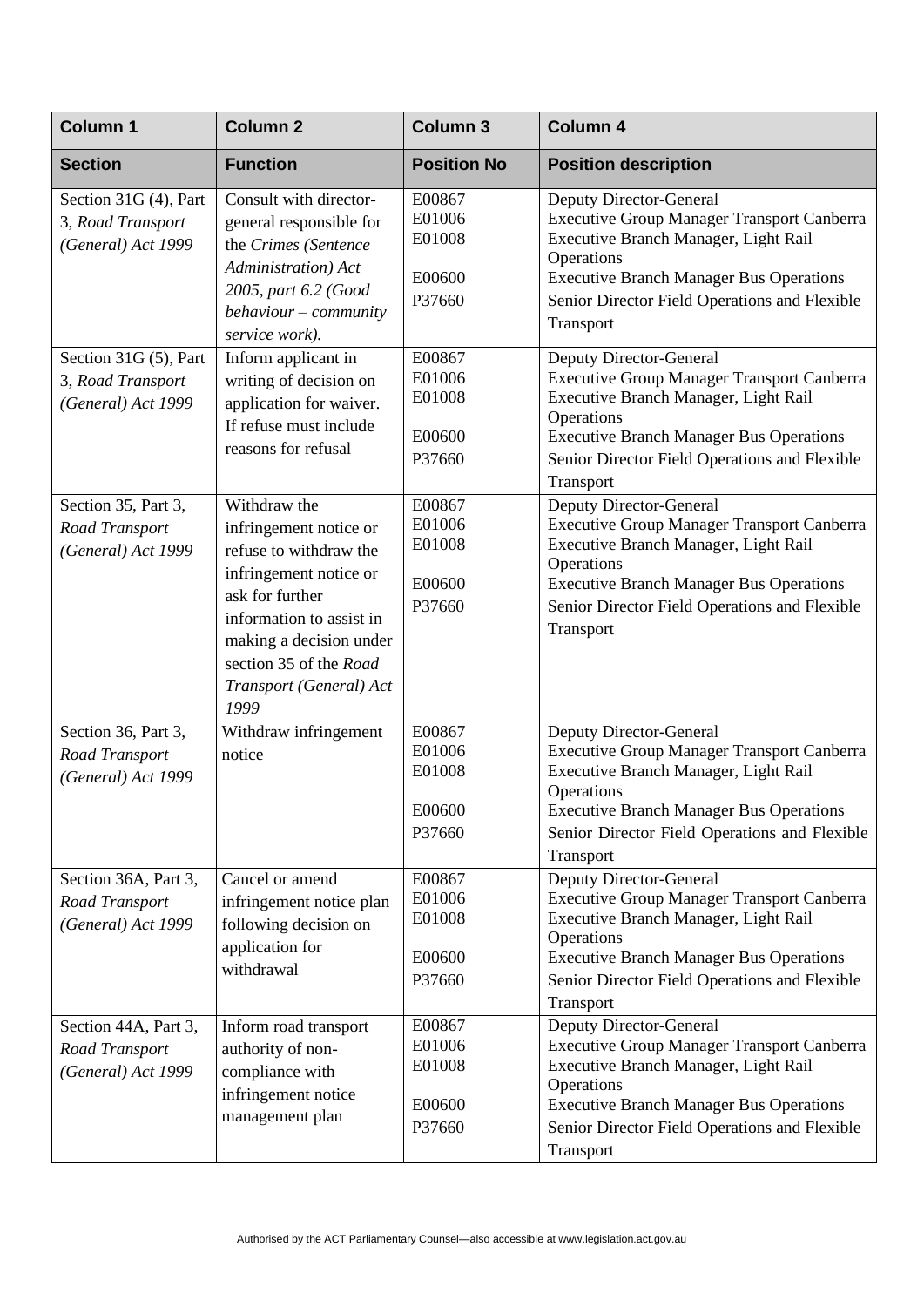| <b>Column 1</b>                                                 | <b>Column 2</b>                                                                                                                                                             | <b>Column 3</b>                                | <b>Column 4</b>                                                                                                                                                                                                                                    |
|-----------------------------------------------------------------|-----------------------------------------------------------------------------------------------------------------------------------------------------------------------------|------------------------------------------------|----------------------------------------------------------------------------------------------------------------------------------------------------------------------------------------------------------------------------------------------------|
| <b>Section</b>                                                  | <b>Function</b>                                                                                                                                                             | <b>Position No</b>                             | <b>Position description</b>                                                                                                                                                                                                                        |
| Section 47A(2), Part<br>3, Road Transport<br>(General) Act 1999 | Inform road transport<br>authority of the<br>infringement notice<br>management plan or<br>compliance with<br>infringement notice<br>management plan<br>following suspension | E00867<br>E01006<br>E01008<br>E00600           | <b>Deputy Director-General</b><br>Executive Group Manager Transport Canberra<br>Executive Branch Manager, Light Rail<br>Operations<br><b>Executive Branch Manager Bus Operations</b>                                                               |
| Section 53, Road<br>Transport (General)<br>Act 1999             | Take action where a<br>person disputes liability<br>for an infringement<br>notice offence                                                                                   | E00867<br>E01006<br>E01008<br>E00600<br>P37660 | Deputy Director-General<br><b>Executive Group Manager Transport Canberra</b><br>Executive Branch Manager, Light Rail<br>Operations<br><b>Executive Branch Manager Bus Operations</b><br>Senior Director Field Operations and Flexible<br>Transport |
| Section 53A, Part 3,<br>Road Transport<br>(General) Act 1999    | Appoint authorised<br>persons for infringement<br>notice offences                                                                                                           | E00867<br>E01006<br>E01008<br>E00600           | <b>Deputy Director-General</b><br><b>Executive Group Manager Transport Canberra</b><br>Executive Branch Manager, Light Rail<br>Operations<br><b>Executive Branch Manager Bus Operations</b>                                                        |
| Section 56, Part 3,<br>Road Transport<br>(General) Act 1999     | Provide evidentiary<br>certificates for<br>proceedings for<br>infringement notice<br>offences                                                                               | E00867<br>E01006<br>E01008<br>E00600<br>P37660 | Deputy Director-General<br>Executive Group Manager Transport Canberra<br>Executive Branch Manager, Light Rail<br>Operations<br><b>Executive Branch Manager Bus Operations</b><br>Senior Director Field Operations and Flexible<br>Transport        |
| Section 92A, Part 7,<br>Road Transport<br>(General) Act 1999    | Arrange for a person to<br>review an internally<br>reviewable decision                                                                                                      | E00867<br>E01006<br>E01008<br>E00600           | <b>Deputy Director-General</b><br>Executive Group Manager Transport Canberra<br>Executive Branch Manager, Light Rail<br>Operations<br><b>Executive Branch Manager Bus Operations</b>                                                               |
| Section 93, Part 7,<br>Road Transport<br>(General) Act 1999     | Review an internally<br>reviewable decision                                                                                                                                 | E00867<br>E01006<br>E01008<br>E00600           | <b>Deputy Director-General</b><br><b>Executive Group Manager Transport Canberra</b><br>Executive Branch Manager, Light Rail<br>Operations<br><b>Executive Branch Manager Bus Operations</b>                                                        |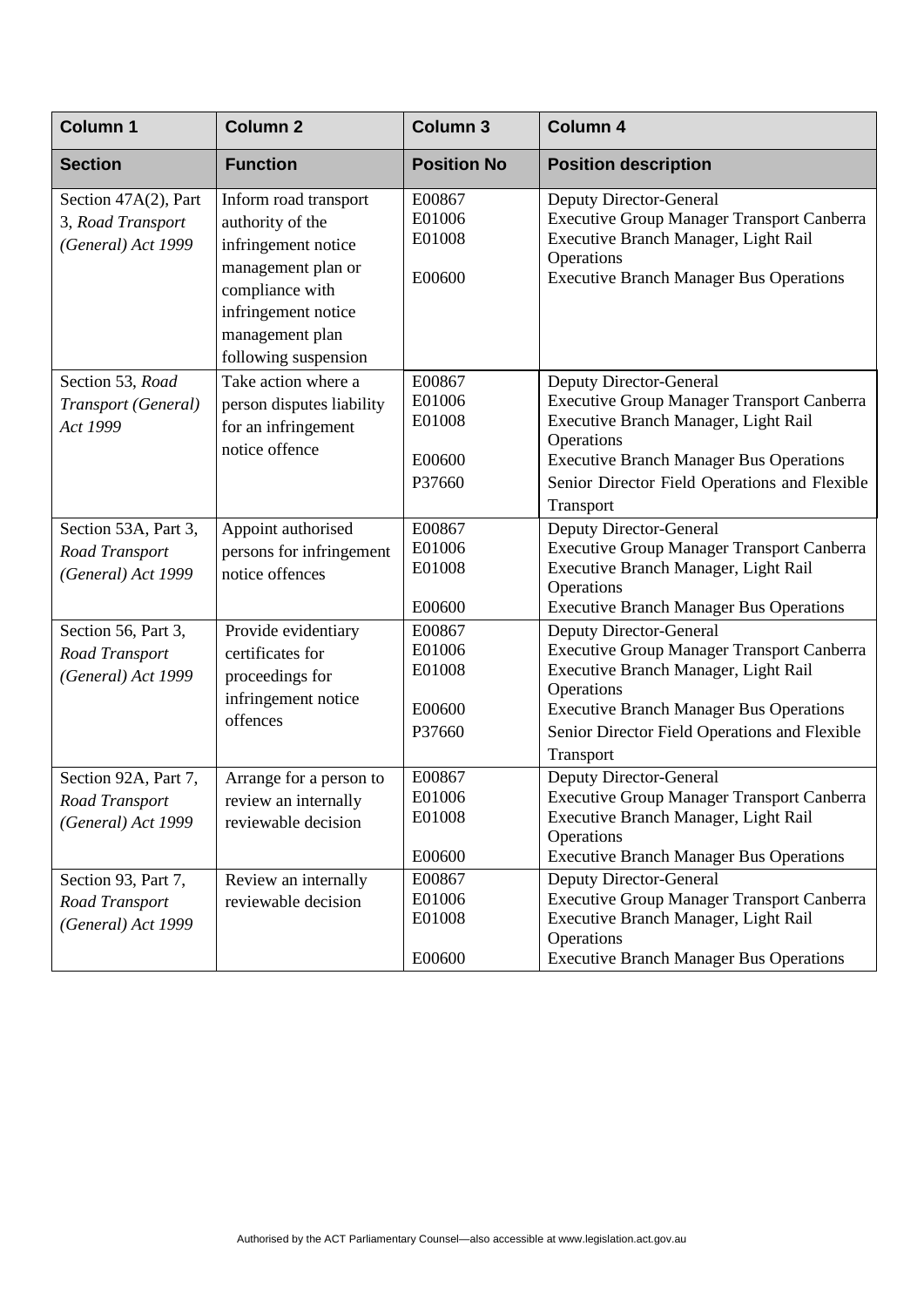## **Schedule 3**

## *Road Transport (Offences) Regulation 2005*

| <b>Column 1</b>                                                     | <b>Column 2</b>                                                                                                                     | <b>Column 3</b>                                | <b>Column 4</b>                                                                                                                                                                                                                                    |
|---------------------------------------------------------------------|-------------------------------------------------------------------------------------------------------------------------------------|------------------------------------------------|----------------------------------------------------------------------------------------------------------------------------------------------------------------------------------------------------------------------------------------------------|
| <b>Section</b>                                                      | <b>Function</b>                                                                                                                     | <b>Position No</b>                             | <b>Position description</b>                                                                                                                                                                                                                        |
| Section 11, Road<br>Transport (Offences)<br><b>Regulation 2005</b>  | Issue an authorised<br>person with a unique<br>number                                                                               | E00867<br>E01006<br>E01008<br>E00600           | Deputy Director-General<br><b>Executive Group Manager Transport Canberra</b><br>Executive Branch Manager, Light Rail<br>Operations<br><b>Executive Branch Manager Bus Operations</b>                                                               |
| Section 14, Road<br>Transport (Offences)<br><b>Regulation 2005</b>  | Serve infringement<br>notice on nominated<br>person                                                                                 | E00867<br>E01006<br>E01008<br>E00600<br>P37660 | Deputy Director-General<br><b>Executive Group Manager Transport Canberra</b><br>Executive Branch Manager, Light Rail<br>Operations<br><b>Executive Branch Manager Bus Operations</b><br>Senior Director Field Operations and Flexible<br>Transport |
| Section 14A, Road<br>Transport (Offences)<br>Regulation 2005        | Determine additional<br>information the<br>administering authority<br>considers appropriate to<br>include in infringement<br>notice | E00867<br>E01006<br>E01008<br>E00600           | Deputy Director-General<br><b>Executive Group Manager Transport Canberra</b><br>Executive Branch Manager, Light Rail<br>Operations<br><b>Executive Branch Manager Bus Operations</b>                                                               |
| Section 14B, Road<br>Transport (Offences)<br><b>Regulation 2005</b> | Determine additional<br>information the<br>administering authority<br>considers appropriate to<br>include in reminder<br>notice     | E00867<br>E01006<br>E01008<br>E00600           | <b>Deputy Director-General</b><br><b>Executive Group Manager Transport Canberra</b><br>Executive Branch Manager, Light Rail<br>Operations<br><b>Executive Branch Manager Bus Operations</b>                                                        |
| Section 14D, Road<br>Transport (Offences)<br><b>Regulation 2005</b> | Allow application out of<br>time if reasonably<br>believe special<br>circumstances justify                                          | E00867<br>E01006<br>E01008<br>E00600<br>P37660 | Deputy Director-General<br><b>Executive Group Manager Transport Canberra</b><br>Executive Branch Manager, Light Rail<br>Operations<br><b>Executive Branch Manager Bus Operations</b><br>Senior Director Field Operations and Flexible<br>Transport |
| Section 16B, Road<br>Transport (Offences)<br>Regulation 2005        | Defer payment under an<br>infringement notice<br>management plan                                                                    | E00867<br>E01006<br>E01008<br>E00600<br>P37660 | Deputy Director-General<br><b>Executive Group Manager Transport Canberra</b><br>Executive Branch Manager, Light Rail<br>Operations<br><b>Executive Branch Manager Bus Operations</b><br>Senior Director Field Operations and Flexible<br>Transport |